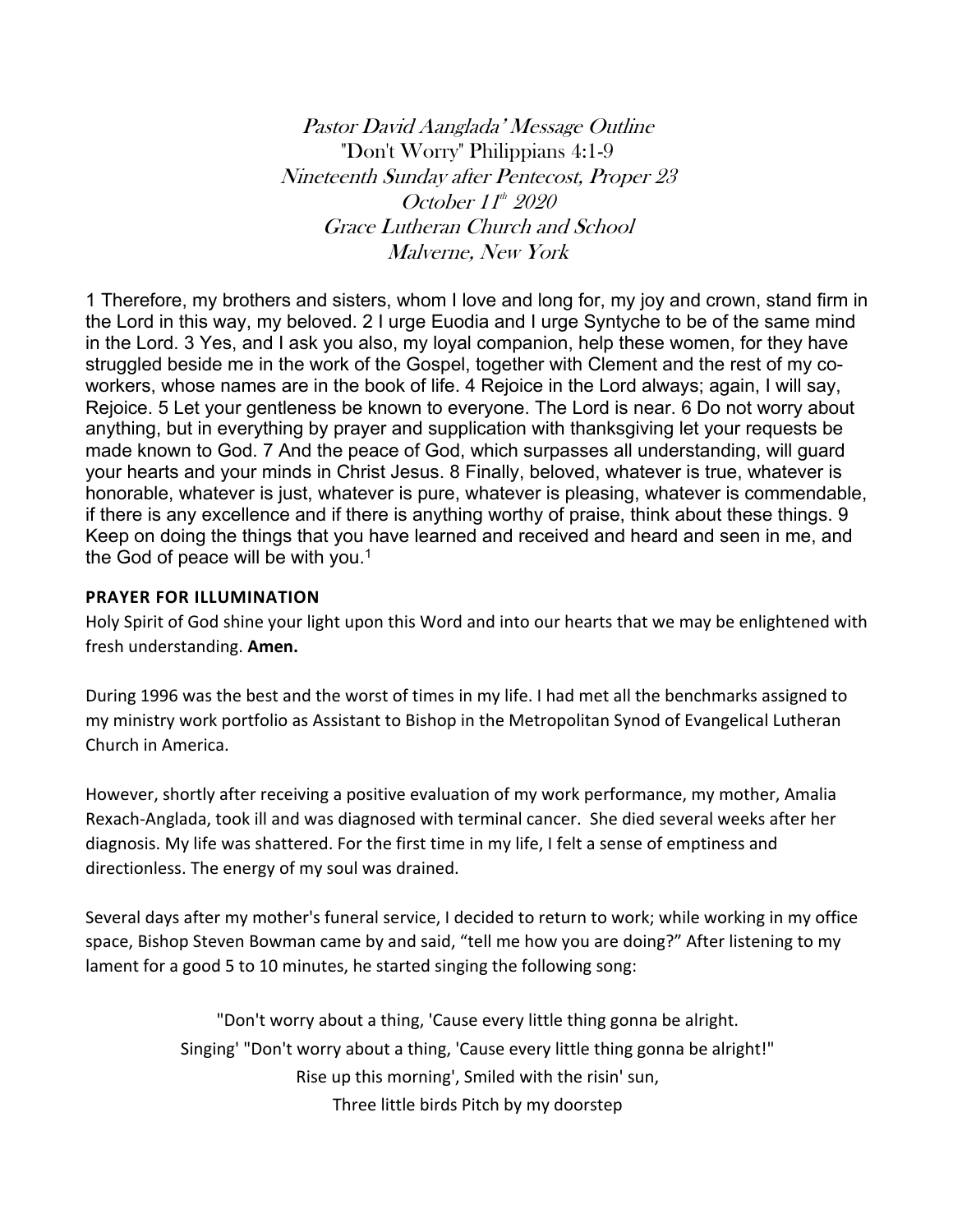Singin' sweet songs Of melodies pure and true, Saying', ("This is my message to you") Singing' "Don't worry 'bout a thing, 'Cause every little thing gonna be alright." Singing' "Don't worry (don't worry) 'bout a thing, 'Cause every little thing gonna be alright!" <sup>2</sup>

The lyrics of this song bears a resemblance to the words of Saint Paul, utilizes as he addresses the Jesus group in Macedonia. Not to worry about a thing because everything in life will turn out to be alright at the end of the day. "Do not worry about anything."

The words do not worry about anything sounds simple, not too challenging; however, this may be the most difficult words to live by and keep. While St. Paul effortlessly writes these words, it had to be difficult for him.

Let us remember that he is under house arrest on death row. He is indeed a "dead man walking." He is scheduled to be executed for preaching a Gospel of liberation that sets captive free.

His body has been physically abused-he had been beaten. He has been stoned almost to the point of death. He has been a shipwreck. He has been accused of preaching the Gospel for self-gain. He has been falsely accused of being a traitor against his Jewish community.

Now he will be a martyr for preaching the Gospel of Jesus Christ. Nevertheless, his words to his beloved community are simple: "Rejoice." And just in case they misread his letter, he reaffirms his words, "again, I say, rejoice."

He finds a way during chaos in the world to rejoice in the Lord. Earlier in this letter, Paul says it clearly, I will continue to rejoice, for I know that through your prayers and the Spirit of Jesus Christ's help will result in my deliverance. Christ will be exalted now as always in my body, whether by life or by death. **"For me to live is Christ, Jesus and dying is gain."** 

When Paul pen's this letter to the church, they were facing many challenges: internal conflict, persecution, families are being torn apart, and fear is reigning in the hearts of the believers; and Paul's words to them, while he is facing death, is a simple one: Don't' worry about a things. I would like to add a word or two to St. Paul's words: **Do not worry about a thing we are in good hands**.

Please, note that Paul does not say to the church in Philippi to rejoice in your family, friends, your employment, or the church. *He says, "rejoice in the Lord," and "don't worry!"* Dear saints of God, I know we are living with many challenges today. We do not know how the future will turn out to be.

We are living with a deadly virus, that has killed 216,536 as of this past Friday, in the United States.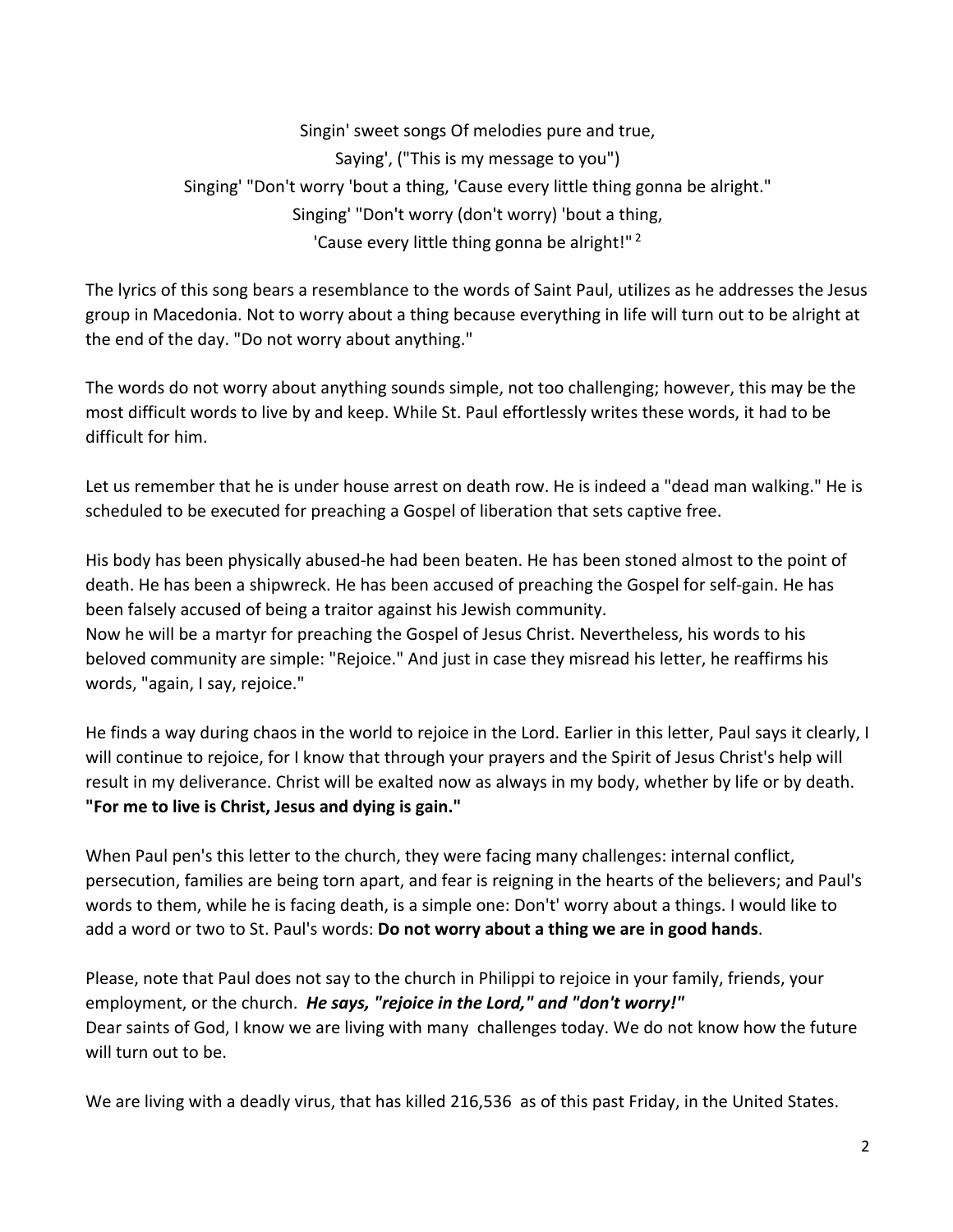This virus is a matter of life and death.

I am aware that life has become difficult for all of us. I understand that life has changed. I recognize that many are worried about what will happen to our loved ones and frankly to us. Many find themselves trapped in their homes. Our sisters and brothers in Christ are afraid of leaving their residence for fear being contaminated with this deadly virus.

I hear the voices of children, teenagers, and seniors who pose the following question: why is this happening to us?

In the ancient world, significant disasters like; earthquakes, volcanos, fires, plus plagues were associated with an angry god. Many in the ancient echoed the following words: "when something bad happens to you, someone has it in for you or us." In Greece and Rome's old pagan world, the assumption was that you had not offered the right sacrifices to the gods.

Or you had not said the right prayers. Some also argued that you did something wrong or genuinely dreadful, which has caused bad things upon you or the land citizens.

Many also articulated the belief that everything is programmed to turn out the way it does. "You cannot change what happens in the world; learn to fit in, along with getting over it."

Many individuals would state "that random events that occurs in the world; human beings cannot overcome them. All we can do is, make yourself as comfortable as you can and enjoy the ride."

Still, many implied that this present life is just a shadow of reality. Bad things happen here, but we are destined for a different world. Nevertheless, we have a modern equivalent today!

Some want to tough it out and declare "If the bullet has your name on, it is, what it is." Some would say, "stuff happens, but we want to scramble for comfort, so settle down, self-isolated; this too will pass.

Some Christians-opt for saying "death is not the worst that can happen. We are heading somewhere else anyway." Nevertheless, this approach ignores the plight of hurting people in our world.

So, the question for us is what we can do when life has become so complicated and challenging. When we are confronted with a rapid spread of the coronavirus or COVID-19, it causes us to have a knee-jerk reaction causing our hearts to faint.

One of my observations is that when people are going through a difficult time, they start blaming others for their problem; in this case, we blame everyone for the present virus we are facing. We get